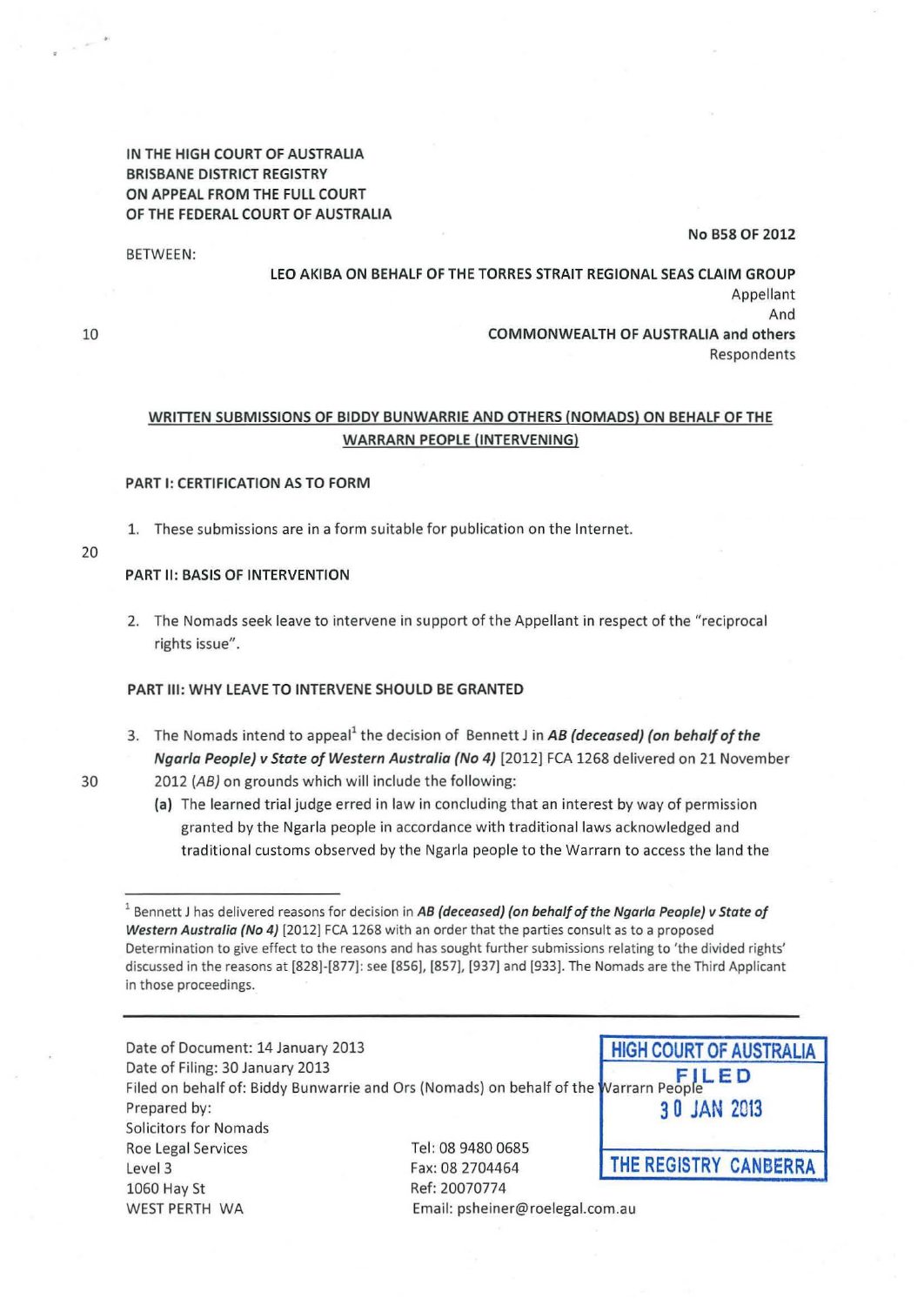subject of the application for a determination of native title for various purposes is not a right or interest which is capable of being the subject of a determination of native title under the Native Title Act 1993 (Cth).

4. A decision in this case on the" reciprocal rights issue" will effectively determine that issue in the Nomads appeal.

# **PART IV: LEGISLATIVE MATERIALS**

5. See [75] of the Appellant's Submissions and [17] of the Commonwealth's Submissions.

#### 10 **PART V: ARGUMENT**

30

6. Bennett J **in** *AB* found as follows-

- (a) The permissions granted to the Warrarn by the Ngarla under Ngarla traditional laws and customs, such as to carry out their own rituals and customs in the area of the native title determination, are not rights and interests in land.<sup>2</sup>
- (b) Any rights and interests which the Warrarn possess are not rights and interests in relation to land within the meaning of s 223(1) of the Native Title Act 1993 (Cth).<sup>3</sup> They are status based rights or personal rights, dependent upon the native title of the Ngarla people.<sup>4</sup>
- 20<sup>(c)</sup> The rights that are possessed by the Ngarla include the right to permit another person to be present or to come on to land, which may be subject to conditions.<sup>5</sup>
	- (d) The right to be accompanied by a spouse and the right to permit access for Law and cultural activities is by reason of, and bound up with, the traditional rights in the land. $<sup>6</sup>$ </sup>
	- (e) The right of the native title holder to open Law grounds and to give and withhold permission for the conduct of Law ceremonies on the land carries with it the right to permit, or be accompanied by, those persons who participate in those activities.<sup>7</sup>
	- (f) The right to be accompanied by a spouse or person required for the performance or cultural activities is a right related to Ngarla land and is not dependent upon a relationship in the Akiba (No 3) sense.<sup>8</sup>
	- (g) In utilising that right the recipient does not obtain a right in the land. What is granted to the recipient is a personal right.<sup>9</sup>
	- 7. In characterising the rights of the Warrarn as personal rights or status-based rights Justice Bennett<sup>10</sup> relied on the discussion of those concepts by Keane CJ and Dowsett J in Akiba (FC).<sup>11</sup>
	- 8. On behalf of the Warrarn, before Bennett J, it was submitted<sup>12</sup> and it is reiterated in this matter that it is erroneous to conclude that status-based rights are not capable of being 'rights and interests in relation to land' within the terms of s 223(1) of the Native Title Act 1993 (Cth).

2

<sup>&</sup>lt;sup>2</sup> Bennett J in AB at [675], dot point 4.<br><sup>3</sup> Bennett J in AB at [570], [675], dot point 5.<br><sup>4</sup> Bennett J in AB at [675], dot point 5.<br><sup>5</sup> Bennett J in AB at [876], dot point 2.

<sup>&</sup>lt;sup>6</sup> Bennett J in AB at [876], dot point 5.<br><sup>7</sup> Bennett J in AB at [876], dot point 5.<br><sup>8</sup> Bennett J in AB at [876], dot point 5.

<sup>&</sup>lt;sup>9</sup> Bennett J in AB at [876], dot point 5.<br><sup>10</sup> Bennett J in AB at [544]-[551].

 $11$  Commonwealth v Akiba (2010) 204 FCR 260, at [129]-[133]. Bennet J noted in AB at [551] that the rights claimed in that instance are not 'reciprocal rights' in the absence of any corresponding rights. Although Bennett **J** also noted at [543] that the granting of permission in relation to the conduct of or participation in **Law ceremonies is based on reciprocal relationships between communities.**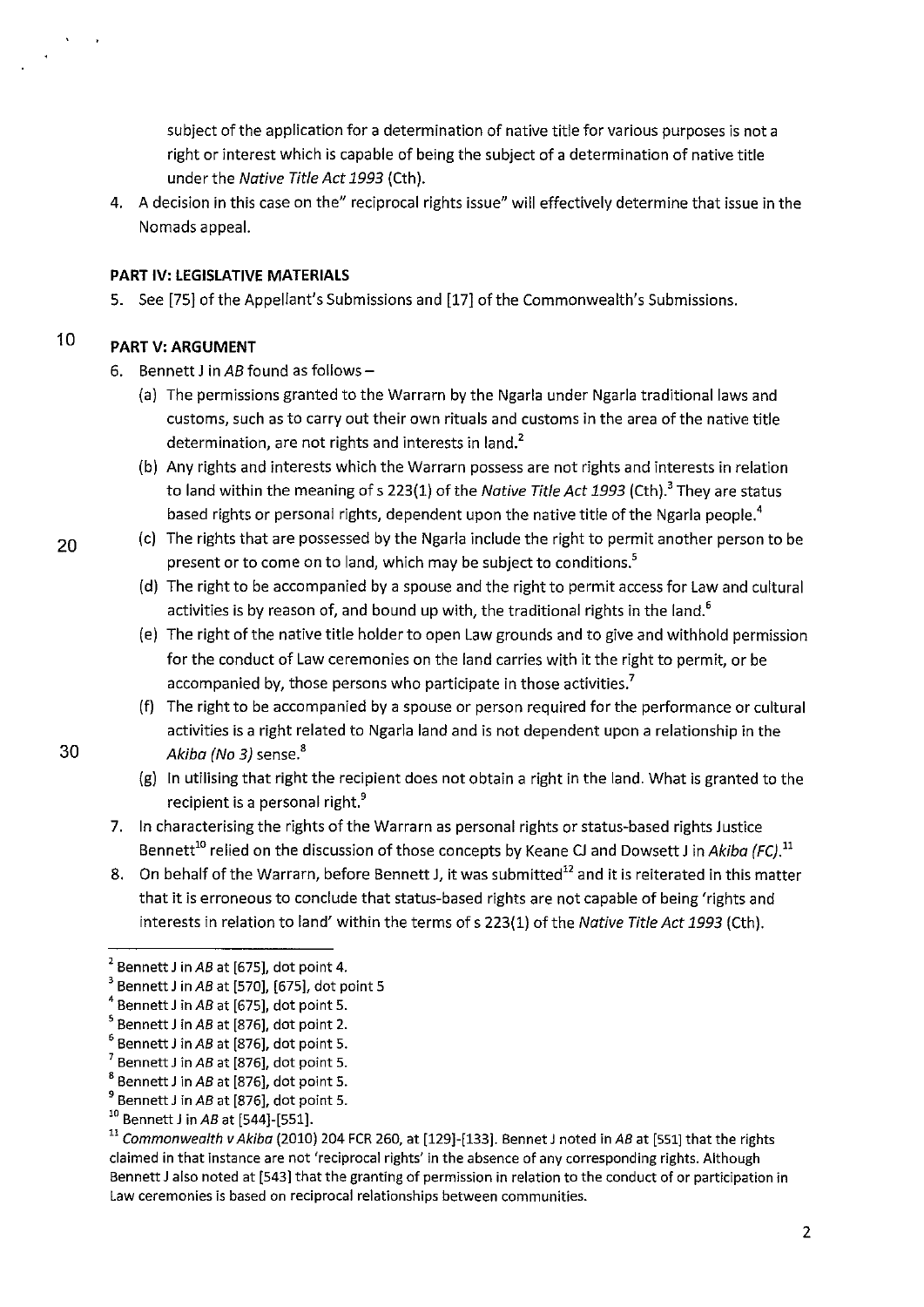- 9. Most native title rights have a status base, for example, native title rights based on descent are accorded because of a relationship of the individual members of the current native title claimant group to ancestors and the status of an individual as a descendent of a particular ancestor.
- 10. The 'reciprocal rights' of Torres Strait Islanders, the permitted rights possessed by the Warrarn and descent-based rights, in each instance, arise from a triangular or three-pointed relationship.
- 11. They necessarily comprise a relationship between -
	- (a) one class of persons and another; and

10

- (b) a relationship between those two classes of persons and land or waters.
- 12. In the case of Torres Strait Islanders there is a three-way relationship is between two occupiers of neighbouring islands and their surrounding waters, as two points of the triangle and the waters as the third point of the triangle.
- 13. The Akiba and AB cases both illustrate the triangular relationship between current living occupiers, their ancestors and the land, giving rise to a descent-based connection to land.
- 14. In addition, in the AB case, there is the three way relationship between the Ngarla occupiers of the land, the permitted Warrarn users of the land and the land and the three -way relationship between the Ngarla occupiers, their non-Ngarla spouse and the land.
- 15. The fact that the right in an individual is personal to the individual and is not assignable<sup>13</sup> does
- 20 not make it any less a right 'in relation to land' if the right is a right to be exercised in relation to  $land.<sup>14</sup>$ 
	- 16. In the same sense a descent based right is also personal to each individual. That right is not transmissible to any other person.<sup>15</sup> The right of the ancestor is not given to a descendent. The descendent has his or her own right to land arising out of the relationship he or she has with an ancestor. Each person has his or her own right arising out that individual's status as a descendent of certain ancestors.
	- 17. This Court in Mabo v Queensland (No 2) made it clear that assignability or 'alienability' of an interest does not determine whether the interest is an interest capable of being recognised as a
- 30 native title interest in land.<sup>16</sup> Deane and Gaudron  $JJ<sup>17</sup>$  expressed the view that native title is a 'personal right', 'can approach the rights flowing from full ownership', but should be accepted as 'sui generis'. Toohey J<sup>18</sup> expressed the view that an inquiry as to whether a title is 'personal and usufructuary' or 'proprietary' for the purpose of determining whether it is susceptible to extinguishment by the Crown is 'fruitless'.
	- 18. An issue of uncertainty as to the rights arising from reciprocal rights was taken into account by Finn J in Akiba (No 3)<sup>19</sup>and the Full Court in Akiba (FC)<sup>20</sup> as not supporting the accommodation of such rights within the scheme of the NTA. That position was noted and followed by Bennett J in

3

<sup>&</sup>lt;sup>12</sup> See Bennett J at [540].<br><sup>13</sup> See AB at [543], [547], [548], [664], [665].<br><sup>14</sup> In AB at [471] Bennett J says that the right of the Ngarla to grant permission does not result in a grant of 'rights over Ngarla country'. This conclusion appears to be related to the evidence referred to by Bennett J at [467] to [470] that the granting of permission to open a Law ground, conduct ceremonies or live at Strelley Station and look after the Law did not result in the Ngarla giving way their rights in the land.<br><sup>15</sup> Contra Bennett J in AB at [678], dot point 3.

 $16$  Mabo v Queensland (No 2) (1991-1992) 175 CLR 1, per Brennan J at 51, 60, 70, Deane and Gaudron JJ at 88, 110<br> $17$  At 88-9, 110.

<sup>&</sup>lt;sup>18</sup> At 194-5.<br><sup>19</sup> Akiba v Queensland (No 3) (2001) 205 FCR 1, at [510].

 $^{20}$  Commonwealth v Akiba (2010) 204 FCR 260, at [133].